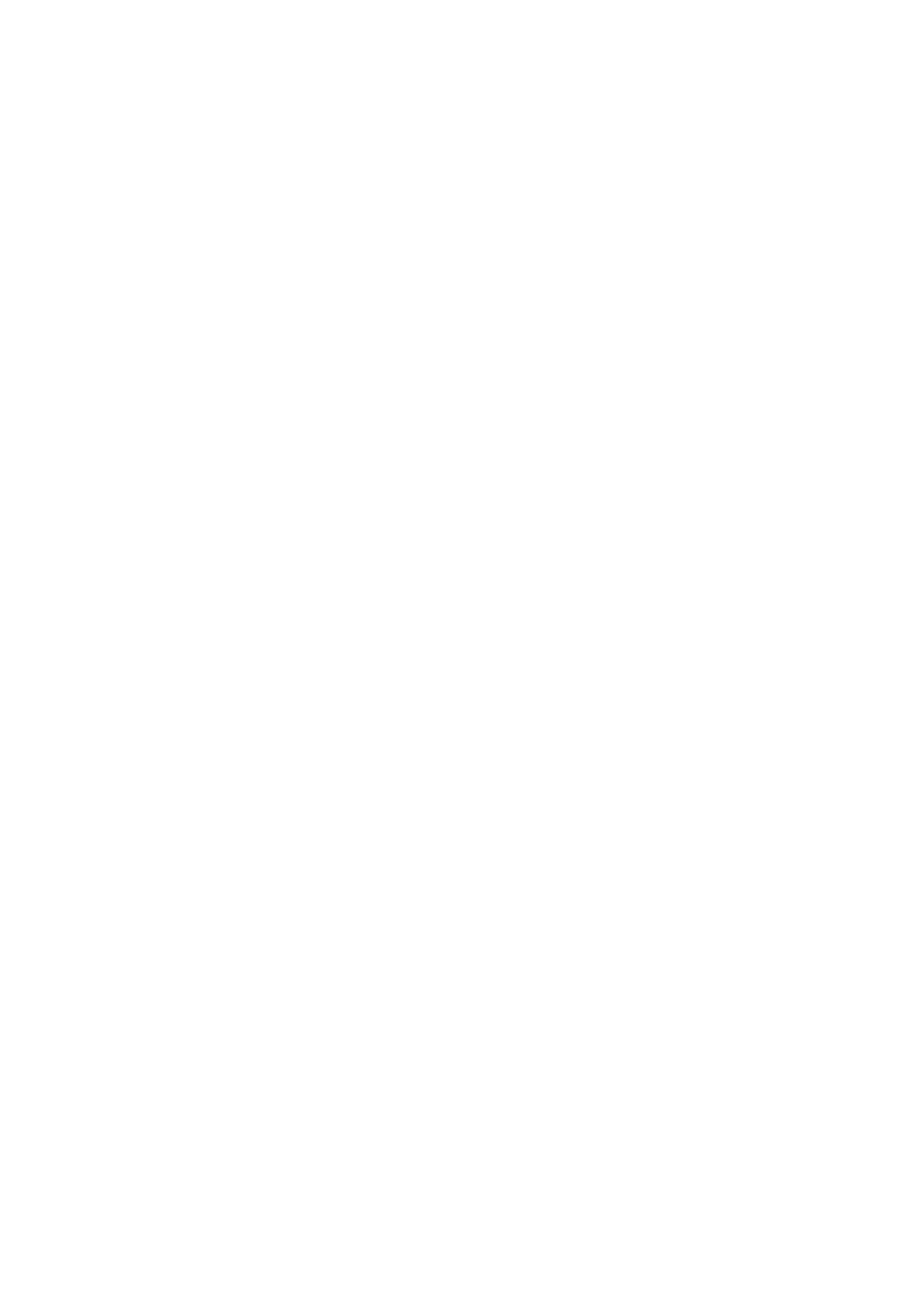

# **Environment Protection Amendment Regulation 2013 (No 1)**

**Subordinate Law SL2013-2** 

made under the **[Environment Protection Act 1997](http://www.legislation.act.gov.au/a/1997-92/default.asp)**

# **Contents**

|   |                                                                                          | Page |
|---|------------------------------------------------------------------------------------------|------|
|   | Name of regulation                                                                       |      |
| 2 | Commencement                                                                             |      |
| 3 | Legislation amended                                                                      |      |
| 4 | Schedule 2, section 2.1, definition of Central National Area (City)                      |      |
| 5 | Schedule 2, section 2.1, new definition of Central National Area (City<br>Hill Precinct) |      |

J2012-637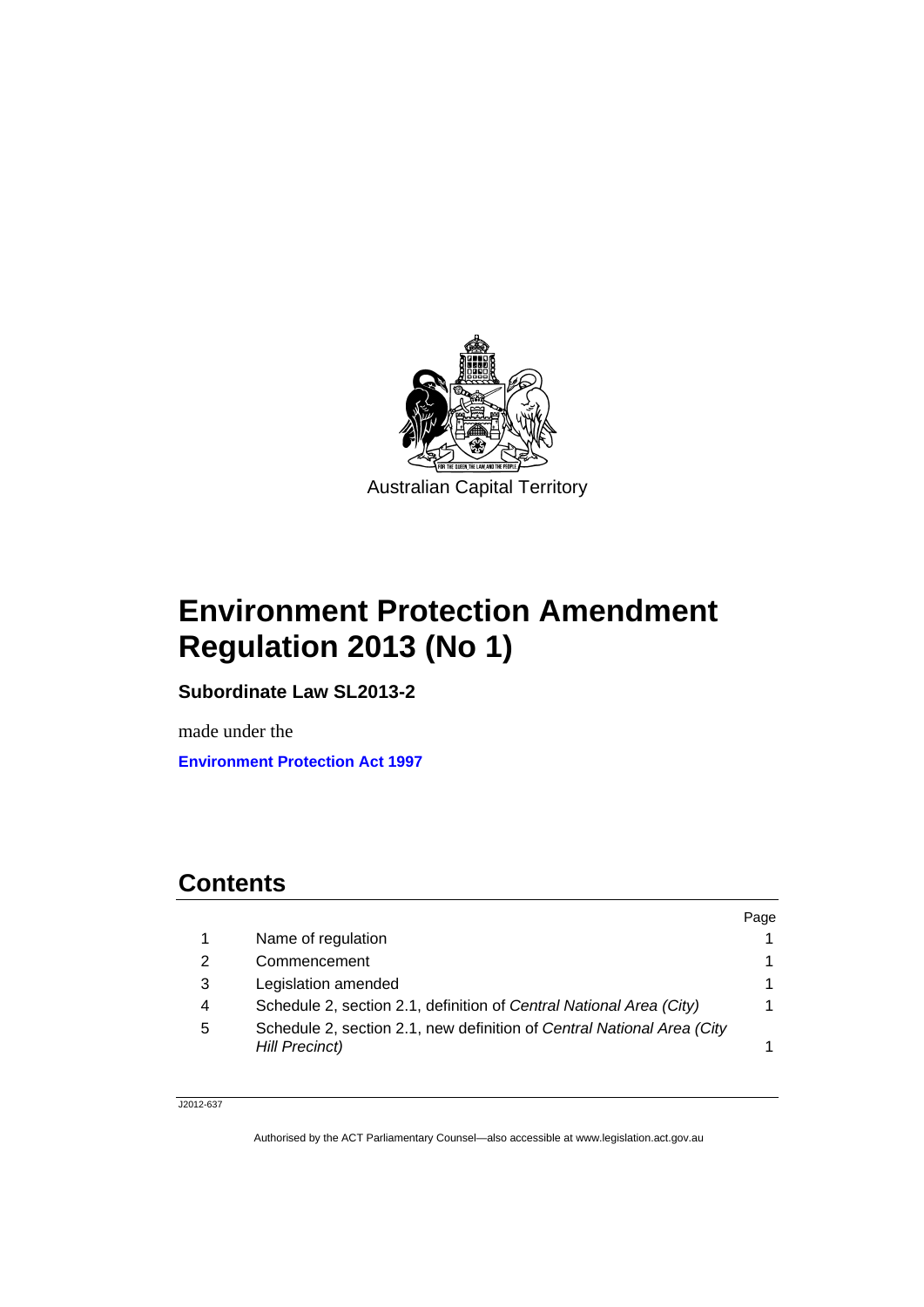| . .<br>× | ۰. |
|----------|----|

| 6              | Schedule 2, section 2.1, definition of Central National Area (Fairbairn)                                                                                                                                                                                                                                          | $\overline{2}$ |
|----------------|-------------------------------------------------------------------------------------------------------------------------------------------------------------------------------------------------------------------------------------------------------------------------------------------------------------------|----------------|
| $\overline{7}$ | Schedule 2, section 2.1, definition of Central National Area (The<br>Parliamentary Zone; Barton; sections 39, 40 and 41 of Yarralumla;<br>Acton; Anzac Parade and Constitution Avenue; Russell; Duntroon,<br>ADFA and Campbell Park; Development Nodes and Clubs of Lake<br><b>Burley Griffin and Foreshores)</b> | $\overline{2}$ |
| 8              | Schedule 2, section 2.1, new definition of Central National Area<br>(Parliamentary Zone and Other Areas)                                                                                                                                                                                                          | $\overline{2}$ |
| 9              | Schedule 2, section 2.1, definition of city centre                                                                                                                                                                                                                                                                | 3              |
| 10             | Schedule 2, section 2.1, new definition of corridor site                                                                                                                                                                                                                                                          | 3              |
| 11             | Schedule 2, section 2.1, definition of group centre                                                                                                                                                                                                                                                               | 3              |
| 12             | Schedule 2, section 2.1, definition of office site                                                                                                                                                                                                                                                                | 3              |
| 13             | Schedule 2, section 2.1, definition of <i>town centre</i>                                                                                                                                                                                                                                                         | 3              |
| 14             | Schedule 2, table 2.1, except note                                                                                                                                                                                                                                                                                | 4              |
| 15             | Dictionary, definition of Central National Area (City)                                                                                                                                                                                                                                                            | 5              |
| 16             | Dictionary, new definition of Central National Area (City Hill Precinct)                                                                                                                                                                                                                                          | 5              |
| 17             | Dictionary, definition of Central National Area (The Parliamentary<br>Zone; Barton; sections 39, 40 and 41 of Yarralumla; Acton; Anzac<br>Parade and Constitution Avenue; Russell; Duntroon, ADFA and<br>Campbell Park; Development Nodes and Clubs of Lake Burley Griffin<br>and Foreshores)                     | 6              |
| 18             | Dictionary, new definition of Central National Area (Parliamentary<br>Zone and Other Areas)                                                                                                                                                                                                                       | 6              |
| 19             | Dictionary, new definition of corridor site                                                                                                                                                                                                                                                                       | 6              |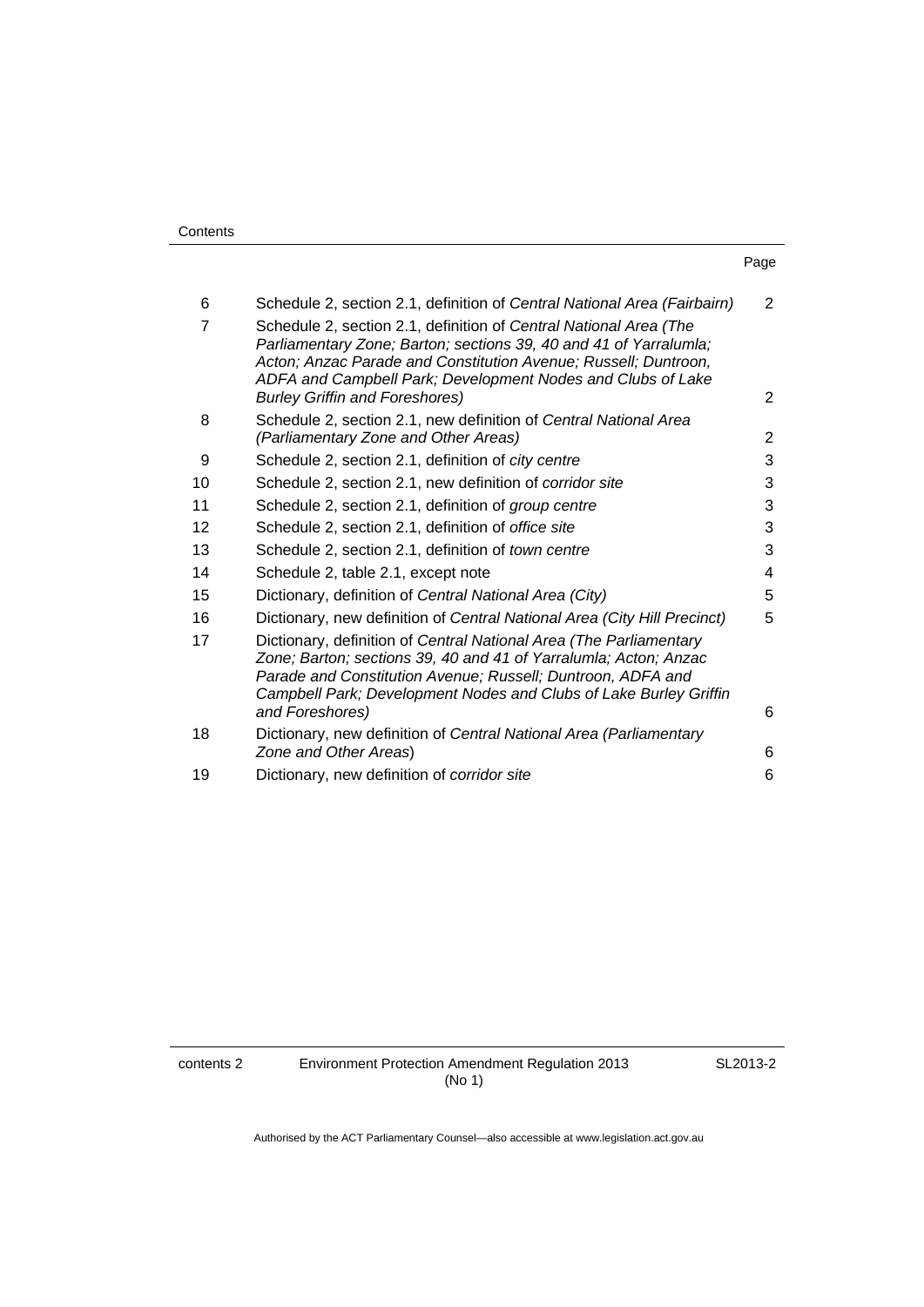<span id="page-4-2"></span><span id="page-4-1"></span><span id="page-4-0"></span>

|                | <b>Name of regulation</b>                                                                                                                  |  |  |
|----------------|--------------------------------------------------------------------------------------------------------------------------------------------|--|--|
|                | regulation is the <i>Environment</i> Protection Amendment<br><b>This</b>                                                                   |  |  |
|                | Regulation 2013 (No 1).                                                                                                                    |  |  |
| $\overline{2}$ | <b>Commencement</b>                                                                                                                        |  |  |
|                | This regulation commences on the day after its notification day.                                                                           |  |  |
|                | The naming and commencement provisions automatically commence on<br><b>Note</b><br>the notification day (see Legislation Act, $s$ 75 (1)). |  |  |
| 3              | <b>Legislation amended</b>                                                                                                                 |  |  |
|                | This<br>the<br>Environment<br>regulation<br>amends<br><i>Protection</i>                                                                    |  |  |
|                | <b>Regulation 2005.</b>                                                                                                                    |  |  |
| 4              | Schedule 2, section 2.1, definition of Central National<br>Area (City)                                                                     |  |  |
|                | omit                                                                                                                                       |  |  |
| 5              | Schedule 2, section 2.1, new definition of Central National<br><b>Area (City Hill Precinct)</b>                                            |  |  |
|                | insert                                                                                                                                     |  |  |
|                | <b>Central National Area (City Hill Precinct)</b> means the area<br>identified as City Hill Precinct in the national capital plan.         |  |  |

<span id="page-4-4"></span><span id="page-4-3"></span>*Note* See s 67 (Displacement of [Legislation Act,](http://www.legislation.act.gov.au/a/2001-14) s 47 (5) and (6)).

SL2013-2

page 1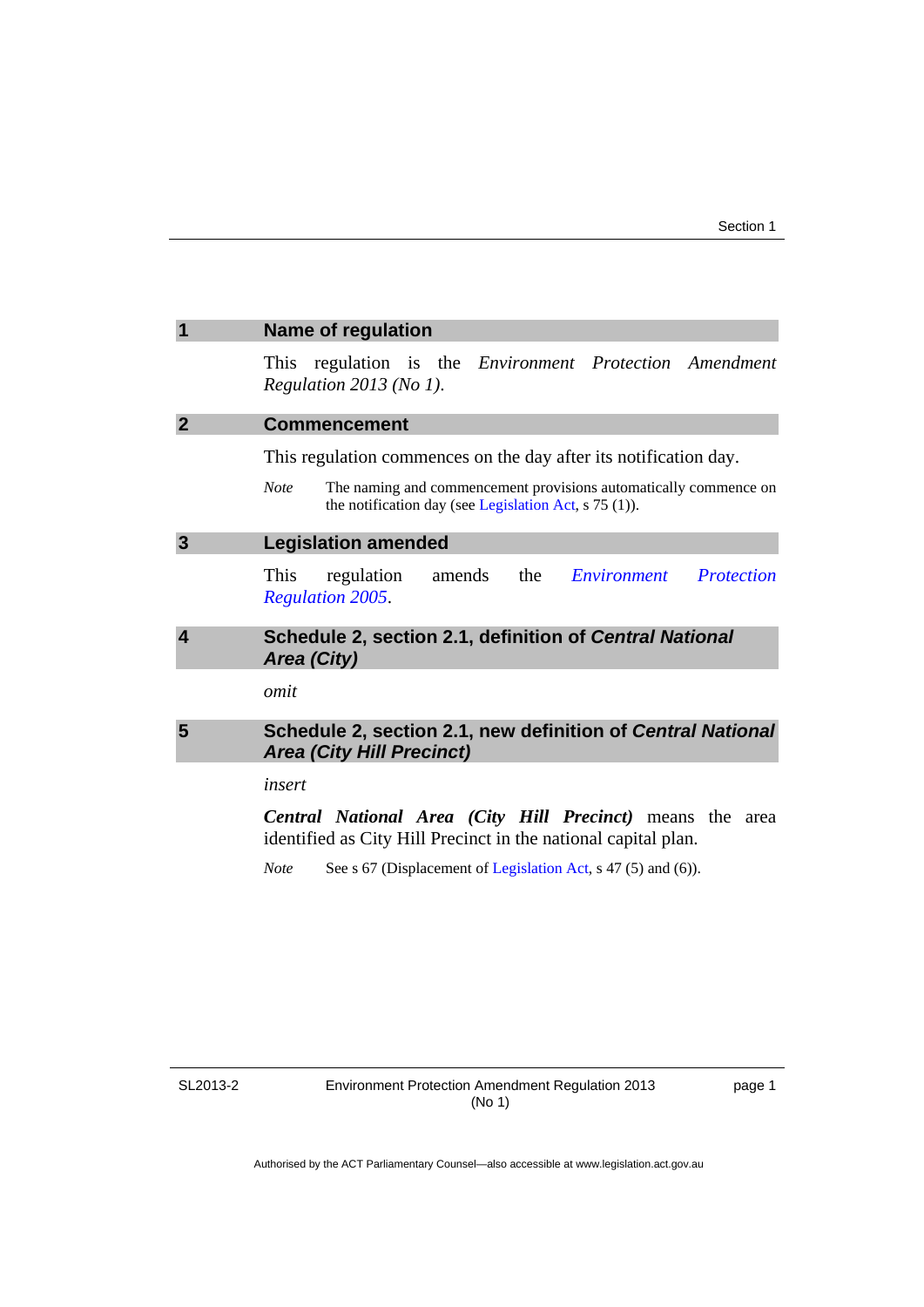# <span id="page-5-0"></span>**6 Schedule 2, section 2.1, definition of** *Central National Area (Fairbairn)*

*omit* 

designated

*substitute* 

identified

# <span id="page-5-1"></span>**7 Schedule 2, section 2.1, definition of** *Central National Area (The Parliamentary Zone; Barton; sections 39, 40 and 41 of Yarralumla; Acton; Anzac Parade and Constitution Avenue; Russell; Duntroon, ADFA and Campbell Park; Development Nodes and Clubs of Lake Burley Griffin and Foreshores)*

*omit* 

## <span id="page-5-2"></span>**8 Schedule 2, section 2.1, new definition of** *Central National Area (Parliamentary Zone and Other Areas)*

## *insert*

*Central National Area (Parliamentary Zone and Other Areas)*  means the following areas identified in the national capital plan:

- (a) Central National Area (The Parliamentary Zone);
- (b) Central National Area (Barton);
- (c) sections 39, 40 and 41 of Central National Area (Yarralumla);
- (d) Central National Area (Acton);
- (e) Central National Area (Constitution Avenue and Anzac Parade);
- (f) Central National Area (Duntroon, ADFA and Campbell Park);
- (g) Central National Area (Lake Burley Griffin and Foreshores).

page 2 Environment Protection Amendment Regulation 2013 (No 1) SL2013-2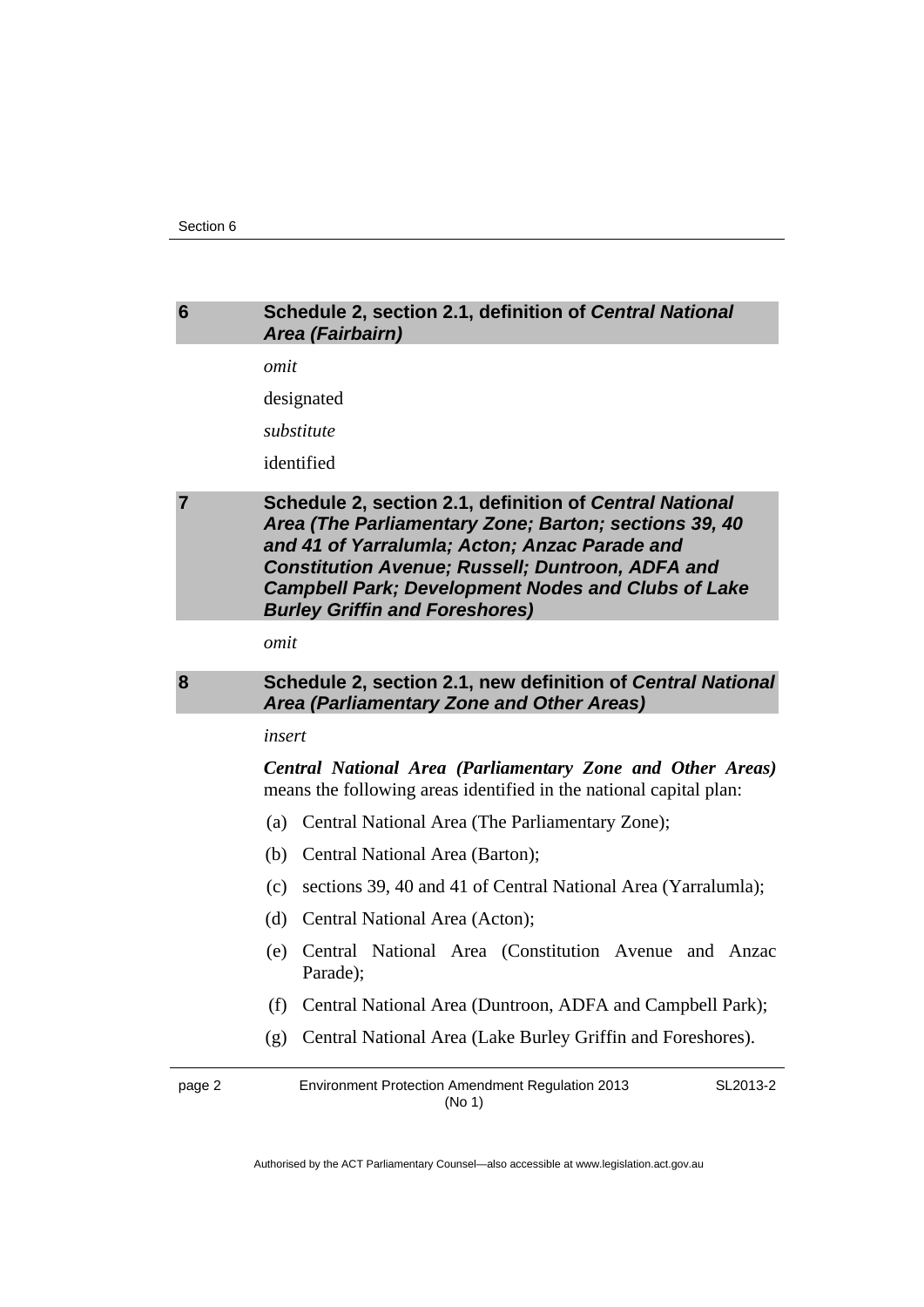<span id="page-6-3"></span><span id="page-6-2"></span><span id="page-6-1"></span><span id="page-6-0"></span>

| 9  | Schedule 2, section 2.1, definition of city centre                                                            |  |  |
|----|---------------------------------------------------------------------------------------------------------------|--|--|
|    | substitute                                                                                                    |  |  |
|    | city centre means the area identified as the city centre in a precinct<br>code in the territory plan.         |  |  |
| 10 | Schedule 2, section 2.1, new definition of corridor site                                                      |  |  |
|    | insert                                                                                                        |  |  |
|    | <i>corridor site</i> means an area identified as a corridor site in a precinct<br>code in the territory plan. |  |  |
| 11 | Schedule 2, section 2.1, definition of group centre                                                           |  |  |
|    | substitute                                                                                                    |  |  |
|    | <i>group centre</i> means an area identified as a group centre in a precinct<br>code in the territory plan.   |  |  |
| 12 | Schedule 2, section 2.1, definition of office site                                                            |  |  |
|    | substitute                                                                                                    |  |  |
|    | office site means an area identified as an office site in a precinct<br>code in the territory plan.           |  |  |
| 13 | Schedule 2, section 2.1, definition of town centre                                                            |  |  |
|    | substitute                                                                                                    |  |  |
|    | <b>town centre</b> means an area identified as a town centre in a precinct<br>code in the territory plan.     |  |  |

<span id="page-6-4"></span>SL2013-2

page 3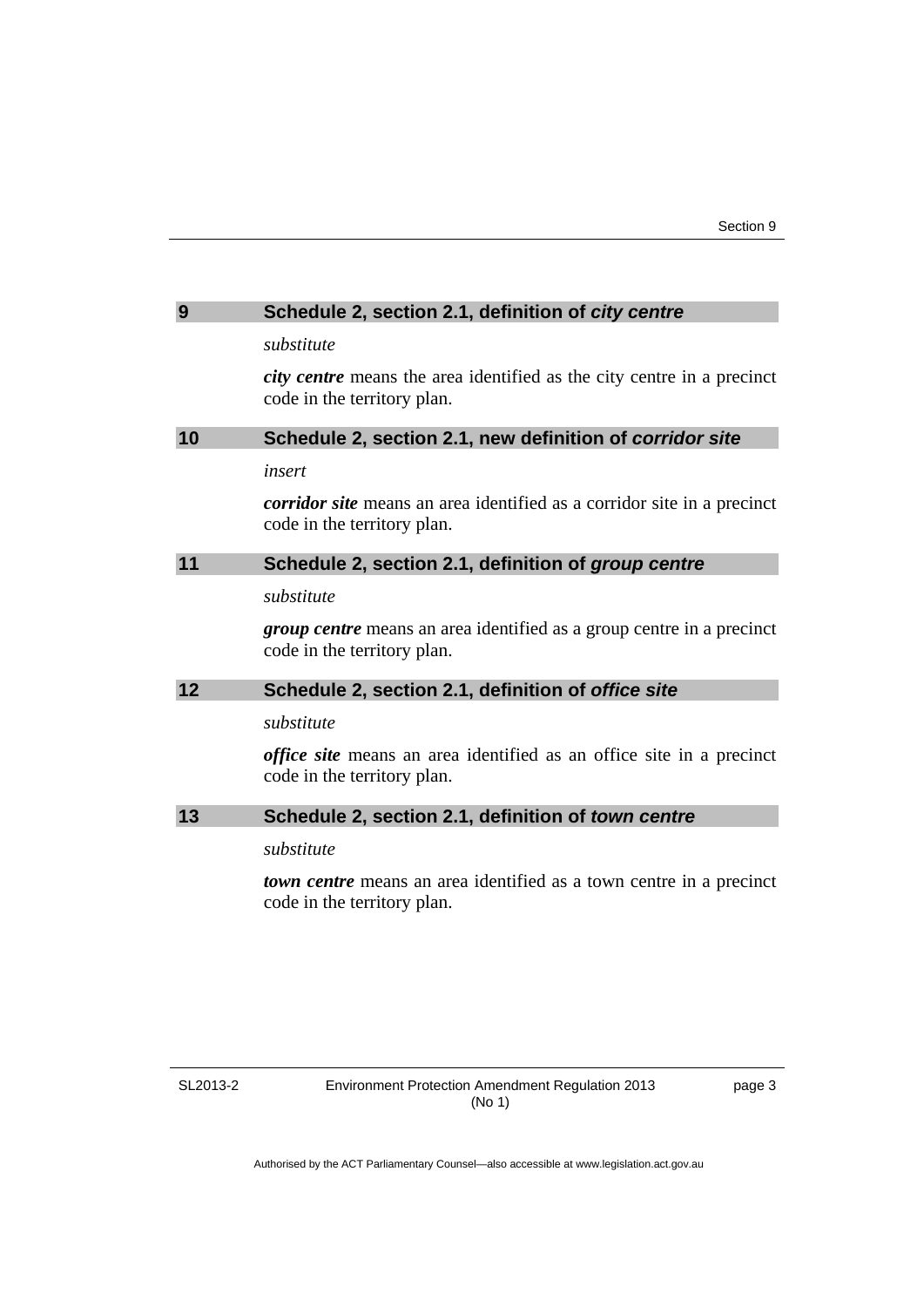# <span id="page-7-0"></span>**14 Schedule 2, table 2.1, except note**

*substitute* 

## **Table 2.1**

| column 1     | column <sub>2</sub> | column 3                                                                                                                                             | column 4                                       |
|--------------|---------------------|------------------------------------------------------------------------------------------------------------------------------------------------------|------------------------------------------------|
| item         | noise zone          | <b>ACT land</b>                                                                                                                                      | <b>NSW land</b>                                |
| $\mathbf{1}$ | zone A              | land in an industrial<br>zone                                                                                                                        | land in the Queanbeyan city<br>industrial zone |
| 2            | zone B              | land in the city centre<br>and town centres                                                                                                          | land in the Queanbeyan city<br>business zone   |
|              |                     | land in the Central<br>National Area (City<br>Hill Precinct)                                                                                         |                                                |
| 3            | zone C              | land in group centres,<br>corridor sites and<br>office sites                                                                                         |                                                |
|              |                     | land in the Central<br>National Area<br>(Parliamentary Zone<br>and Other Areas)                                                                      |                                                |
| 4            | zone D              | land (other than land in<br>the city centre, town<br>centres and group<br>centres) in a<br>commercial CZ4 zone                                       |                                                |
| 5            | zone E              | land (other than land in<br>the city centre, town<br>centres and group<br>centres) in-<br>a restricted access<br>recreation zone<br>a broadacre zone |                                                |

page 4 Environment Protection Amendment Regulation 2013 (No 1)

SL2013-2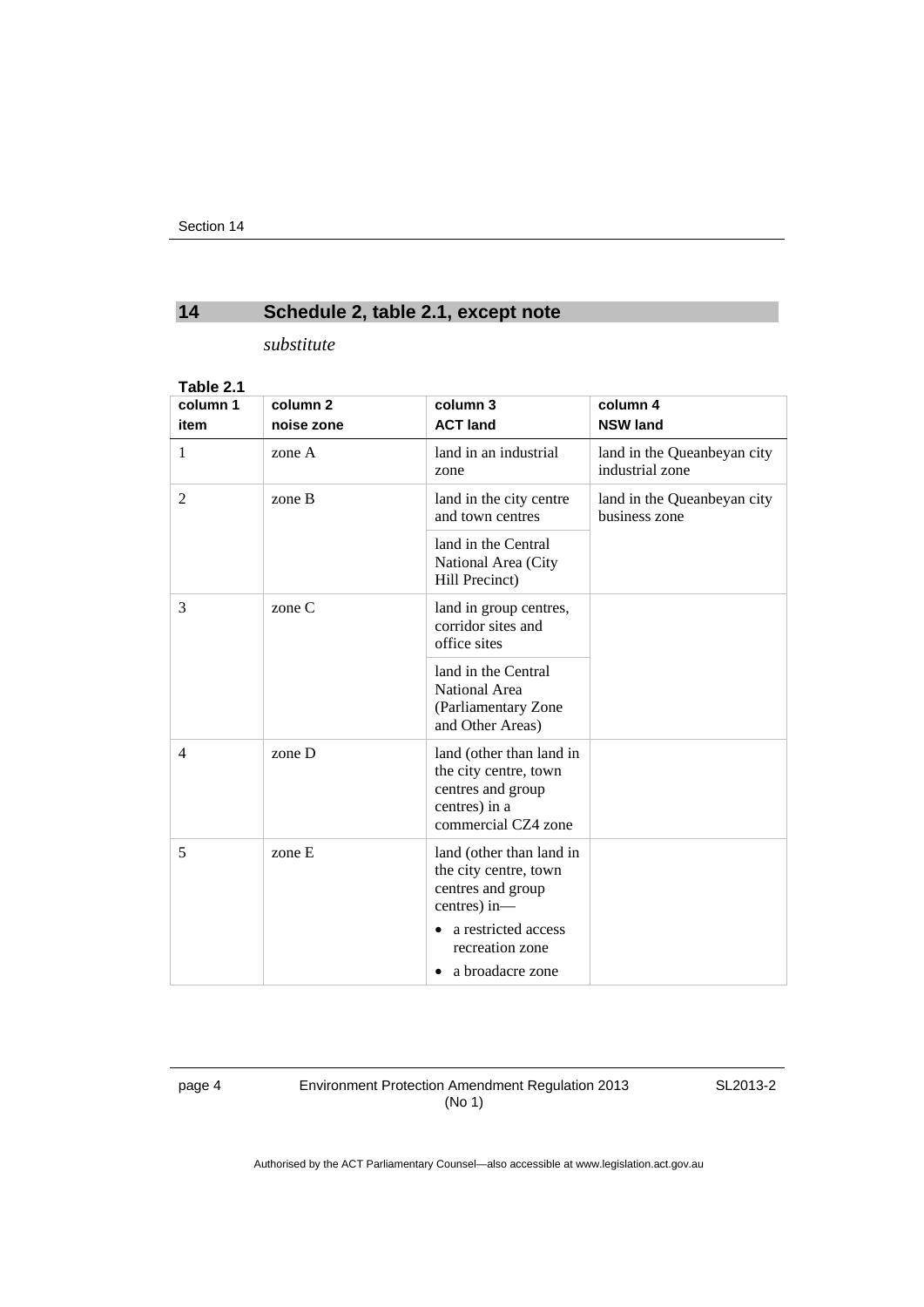| column 1<br>item | column 2<br>noise zone | column 3<br><b>ACT land</b>                                                            | column 4<br><b>NSW land</b>                      |
|------------------|------------------------|----------------------------------------------------------------------------------------|--------------------------------------------------|
| 6                | zone F                 | land (other than land in<br>the city centre, town<br>centres and group<br>centres) in- | land in the Queanbeyan city<br>special uses zone |
|                  |                        | a commercial CZ5<br>zone                                                               |                                                  |
|                  |                        | a TSZ2 services<br>٠<br>zone                                                           |                                                  |
|                  |                        | a community<br>٠<br>facility zone                                                      |                                                  |
|                  |                        | a leisure and<br>٠<br>accommodation<br>zone                                            |                                                  |
| 7                | zone G                 | all other land, other<br>than land in the Central<br>National Area<br>(Fairbairn)      | all other NSW land                               |

# <span id="page-8-0"></span>**15 Dictionary, definition of** *Central National Area (City)*

*omit* 

# <span id="page-8-1"></span>**16 Dictionary, new definition of** *Central National Area (City Hill Precinct)*

*insert* 

*Central National Area (City Hill Precinct)*, for schedule 2 (Noise zones, noise standards and conditions)—see schedule 2, section 2.1.

### SL2013-2

page 5